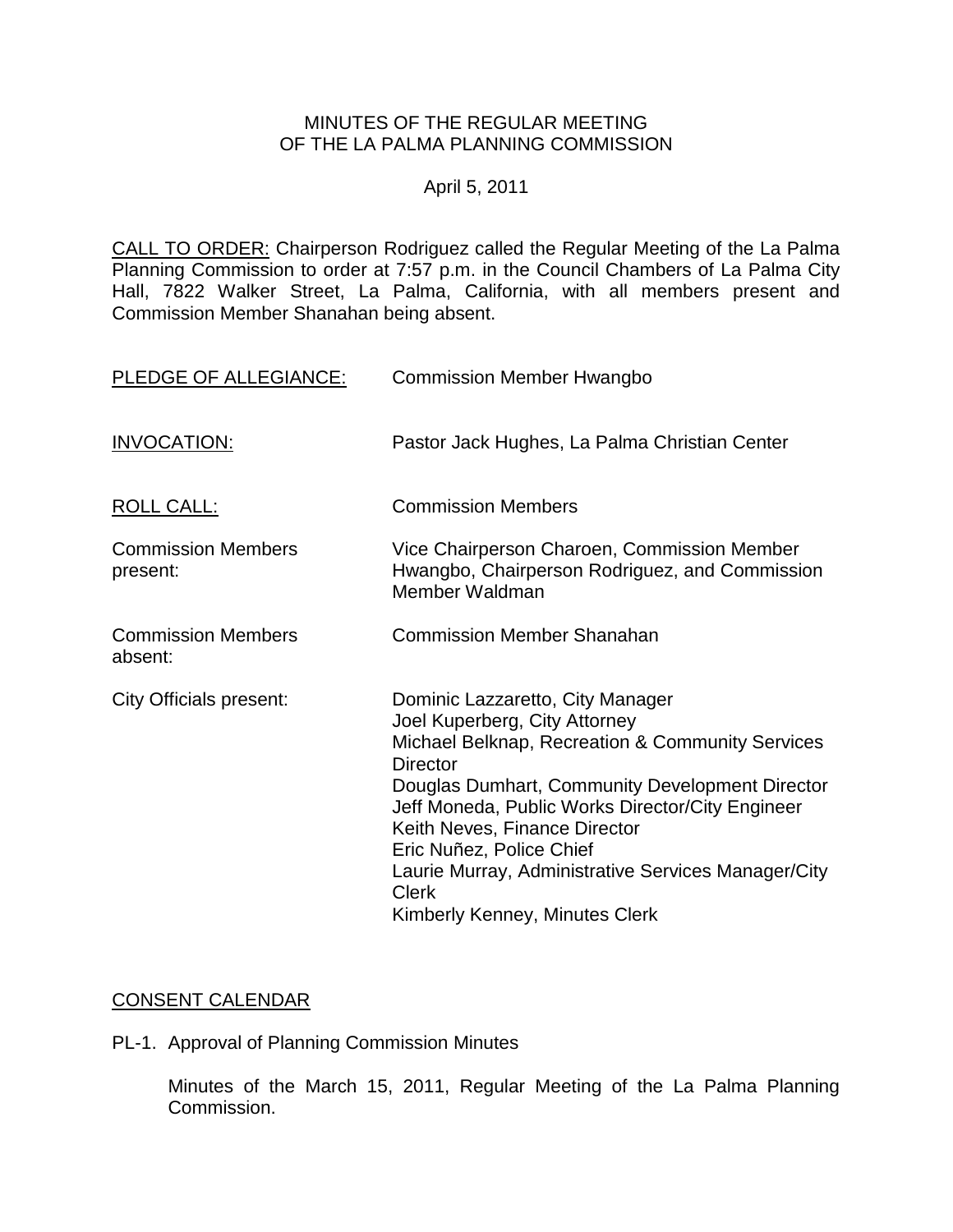Commission Member Waldman made a motion to approve Consent Calendar Item PL-1.

The motion was seconded by Vice Chairperson Charoen and carried on the following vote:

| AYES:   | Vice Chairperson Charoen, Commission<br>Member Hwangbo, Chairperson Rodriguez,<br>and Commission Member Waldman |
|---------|-----------------------------------------------------------------------------------------------------------------|
| NOES:   | <b>None</b>                                                                                                     |
| ABSENT: | <b>Commission Member Shanahan</b>                                                                               |

### [PUBLIC HEARINGS](http://lapalma.granicus.com/MediaPlayerFrameHandler.php?view_id=&clip_id=562&meta_id=72040)

- PL-2. Ordinance Amending the La [Palma City Code Pertaining to Maximum](http://lapalma.granicus.com/MediaPlayerFrameHandler.php?view_id=&clip_id=562&meta_id=72041)  Permissible [Density in the Village Overlay](http://lapalma.granicus.com/MediaPlayerFrameHandler.php?view_id=&clip_id=562&meta_id=72041) 
	- a) [Chairperson Rodriguez opened up the Public Hearing at 7:58 p.m.](http://lapalma.granicus.com/MediaPlayerFrameHandler.php?view_id=&clip_id=562&meta_id=72042)
	- b) [Planning Intern Rafael Garcia gave the Staff Report.](http://lapalma.granicus.com/MediaPlayerFrameHandler.php?view_id=&clip_id=562&meta_id=72043)
	- c) [Public Input](http://lapalma.granicus.com/MediaPlayerFrameHandler.php?view_id=&clip_id=562&meta_id=72044)

No members of the public wished to speak.

- d) [Chairperson Rodriguez closed the Public Hearing at](http://lapalma.granicus.com/MediaPlayerFrameHandler.php?view_id=&clip_id=562&meta_id=72045) 8:02 p.m.
- e) [Commission Comments and Questions](http://lapalma.granicus.com/MediaPlayerFrameHandler.php?view_id=&clip_id=562&meta_id=72046)

Discussion ensued regarding the proposed Ordinance being connected to the previous item, Phase I of the Denni Street Affordable Housing Project; that the zoning change would apply, but that entitlements have already been processed for that parcel; that the proposed Ordinance amends the Development Code to ensure no ambiguity between the Development and General Plans; that the Development Code is not as specific as the General Plan regarding units per acre; and that the draft Ordinance addresses specific units per acre.

f) Resolution No. PC 2011-02 recommending that the City Council adopt a Negative Declaration for, and approve, an Ordinance amending Chapter 26 of the La Palma City Code pertaining to the maximum permitted density under the Village Overlay.